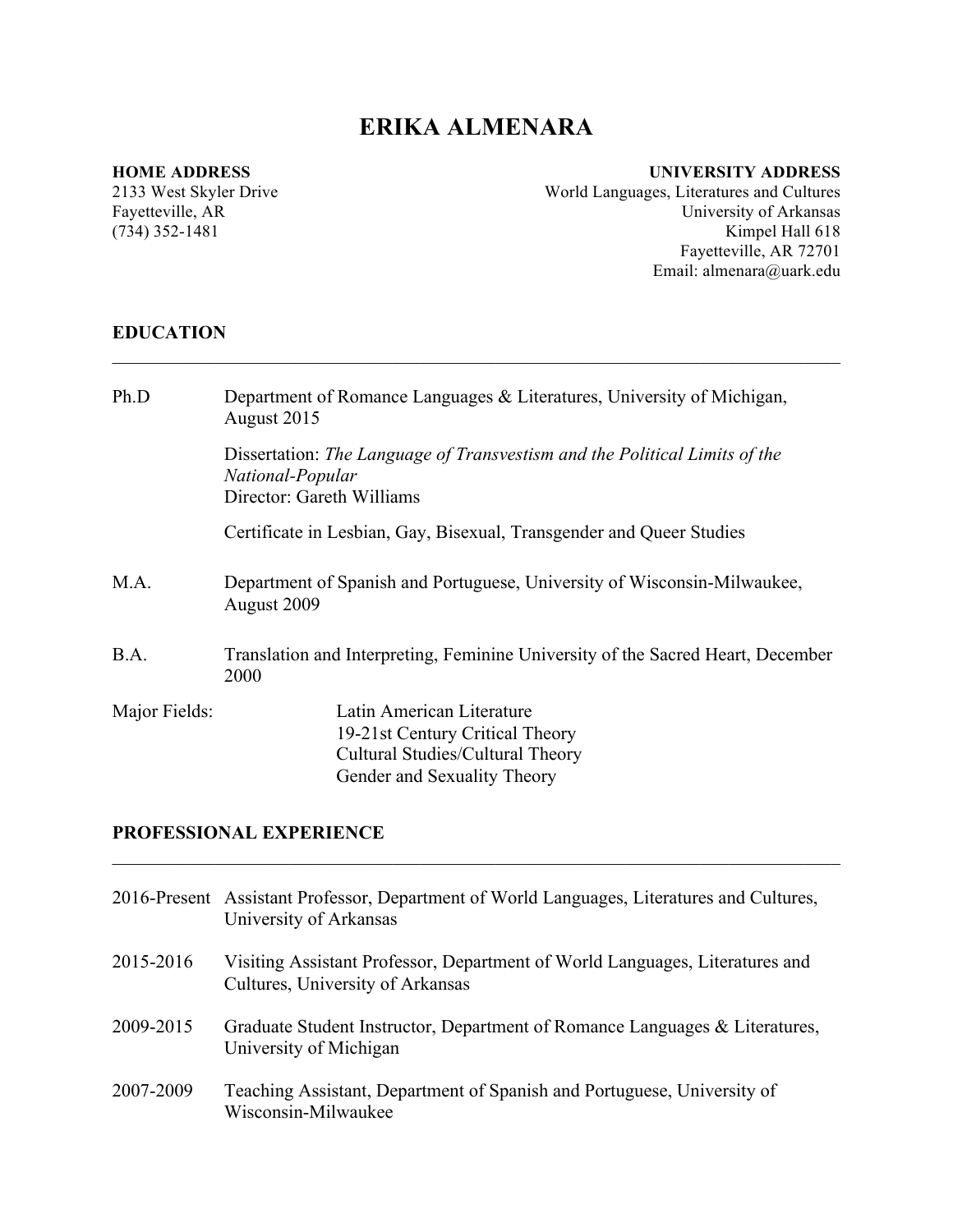## **PUBLICATIONS**

### **Peer-Reviewed Journal Articles**

"Trauma y memoria en *La sangre de la aurora* de Claudia Salazar y *Magallanes* de Salvador del Solar" *Letras Femeninas*. (Forthcoming)

 $\mathcal{L}_\mathcal{L} = \{ \mathcal{L}_\mathcal{L} = \{ \mathcal{L}_\mathcal{L} = \{ \mathcal{L}_\mathcal{L} = \{ \mathcal{L}_\mathcal{L} = \{ \mathcal{L}_\mathcal{L} = \{ \mathcal{L}_\mathcal{L} = \{ \mathcal{L}_\mathcal{L} = \{ \mathcal{L}_\mathcal{L} = \{ \mathcal{L}_\mathcal{L} = \{ \mathcal{L}_\mathcal{L} = \{ \mathcal{L}_\mathcal{L} = \{ \mathcal{L}_\mathcal{L} = \{ \mathcal{L}_\mathcal{L} = \{ \mathcal{L}_\mathcal{$ 

"Descomposición de la masculinidad peruana en *Bioy* de Diego Trelles Paz" *Revista Iberoamericana*. (Forthcoming)

"Transculturation and Capital Production in *The Milk of Sorrow* by Claudia Llosa" *Journal of Latin American Cultural Studies.* (Forthcoming)

"Escritura, travestismo e izquierda en Pedro Lemebel" Dossier: Excedido y luctuoso: Homenaje a Pedro Lemebel" *Nomadías. Revista del Centro de Estudios de Género y Cultura de América Latina*. (21) July (2016).

"Sobre carnes y vidas desnudas en *Tiempo de Silencio* de Luis Martín Santos" *Perifrasis. Revista de Literatura, Teoría y Crítica* (6) Vol. 12 (July-December, 2015).

"Multitud y memoria en *El padre mío* de Diamela Eltit" *Dissidences. Hispanic Journal of Theory and Criticism* 5 (9) (January, 2013) Article 2. http://digitalcommons.bowdoin.edu/cgi/viewcontent.cgi?article=1122&context=dissidences

"El estigma y la mártir" *Quehacer* Magazine (July-September, 2012): 78-83.

## **Book Chapters**

"Neoliberalismo y biopolítica durante los gobiernos de Alberto Fujimori y el conflicto armado interno peruano" *Colección sobre Literatura y Sociedades Post-conflicto*. Caro y Cuervo Institute. (Forthcoming)

"Liberación femenina, política y letra en la poesía de Rocío Silva Santisteban." *Critical Approaches to the Poetry of Rocío Silva Santisteban.* (Forthcoming)

### **Other Articles**

"Desviando la figura maternal en *Carol* de Patricia Highsmith y 'Descrubir' de Patricia Miró Quesada." *Las Críticas*. Setiembre, 2017. http://lascriticas.com/index.php/2017/09/06/carol-de-patricia-highsmith-y-descubrir-de-patriciamiro-quesada/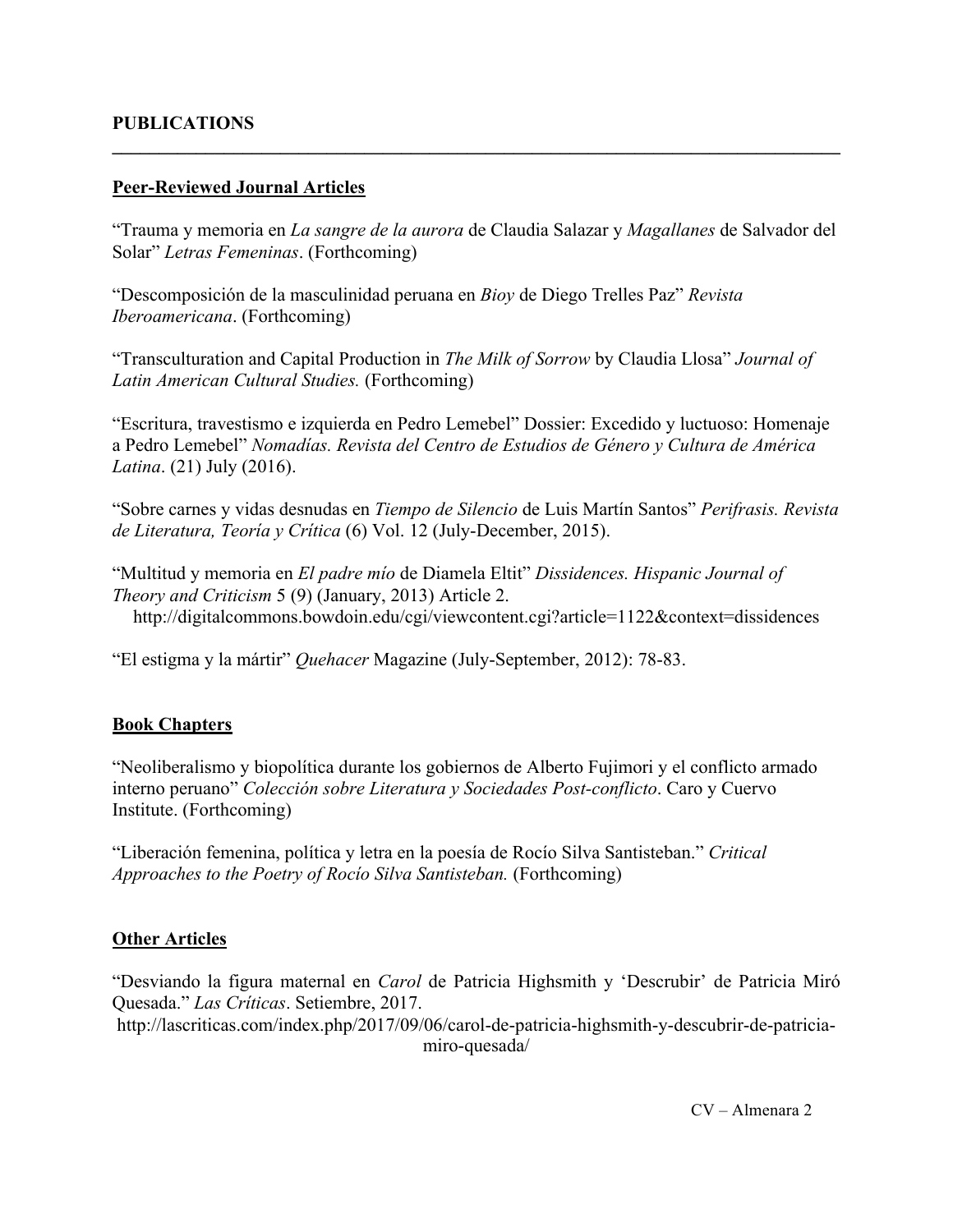"Resistencia de sujetos minoritarios y estado de excepción en *Fuerzas especiales* de Diamela Eltit." *Las Críticas*. April, 2017.

http://lascriticas.com/index.php/2017/04/10/resistencia-sujetos-minoritarios-estado-excepcionfuerzas-especiales-diamela-eltit/

"We Strike Too: Joining the Latin American Women's Strike From the US" Ivonne del Valle, Susana Draper, Ludmila Ferrari, Liz Mason-Deese and Ana Sabau. *Truthout*. October 27th, 2016. http://www.truth-out.org/opinion/item/38146-we-strike-too-joining-the-latin-american-women-sstrike-from-the-us

"Activismo y producción artística en *Háblame de amores* de Pedro Lemebel" Dossier: Amor, sexualidad y género: Políticas del Cono Sur. *Conversaciones del Cono Sur* (1) Vol. 2 (2016) https://conosurconversaciones.wordpress.com/

"La poesía como terapia en *De Sobremesa* de José Asunción Silva" *Divergencias: Revista de estudios lingüísticos y literarios*. 7 (2) (Fall, 2009): 63-70. University of Arizona.

"El cuerpo como metáfora del barrio en *Por la Patria* de Diamela Eltit" *El Cid*. 20 (Spring, 2008): 20-27.

### **Book Reviews**

100 Jahre/Years VBKÖ (The Austrian Association of Women Artists) Festschrift by Rudofline Lackner.

http://www.vbkoe.org/2011/03/31/100-jahre-years-vbko-festschrift/?lang=en

## **Translations**

"A Voyage to *Oreja de Perro* with Peruvian Writer Ivan Thays" *Cream City Review*. 33 (1) (Spring, 2009): 200-209. University of Wisconsin – Milwaukee.

"Tour Models of Collaborative Teacher Education: A Comparison of Success Factors and Maturation" *Action in Teacher Education*. 2 (1990) Lima – Peru.

## **AWARDS/FELLOWSHIPS**

Fulbright College Humanities Summer Stipend, University of Arkansas (2017)

Travel Assistance Program to attend LASA Congress, University of Arkansas (2017)

Travel Assistance Program to organize a panel in the Peruvian *Feria del libro Ricardo Palma*, University of Arkansas (2016)

 $\mathcal{L}_\mathcal{L} = \{ \mathcal{L}_\mathcal{L} = \{ \mathcal{L}_\mathcal{L} = \{ \mathcal{L}_\mathcal{L} = \{ \mathcal{L}_\mathcal{L} = \{ \mathcal{L}_\mathcal{L} = \{ \mathcal{L}_\mathcal{L} = \{ \mathcal{L}_\mathcal{L} = \{ \mathcal{L}_\mathcal{L} = \{ \mathcal{L}_\mathcal{L} = \{ \mathcal{L}_\mathcal{L} = \{ \mathcal{L}_\mathcal{L} = \{ \mathcal{L}_\mathcal{L} = \{ \mathcal{L}_\mathcal{L} = \{ \mathcal{L}_\mathcal{$ 

CV – Almenara 3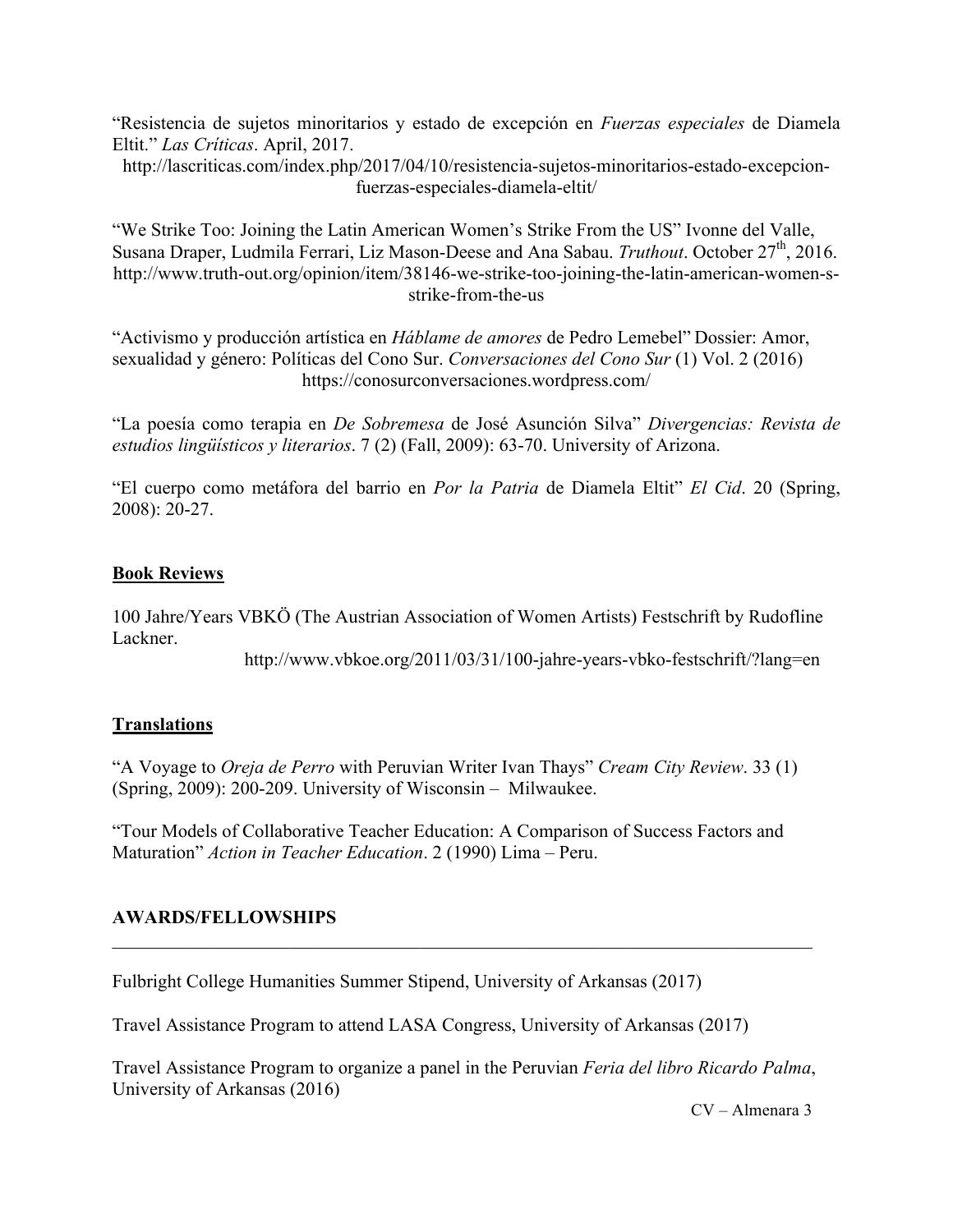Dean's Travel Request to conduct research in Lima-Peru, University of Arkansas (2016)

University of Arkansas Teaching Camp Fellowship (2016)

University of Arkansas Artists and Concerts Committee Award (2016)

University of Arkansas Research Camp Fellowship (2015)

Romance Languages and Literatures Outstanding Graduate Student Instructor in Spanish, University of Michigan (2014)

Rackham One -Term Dissertation Fellowship, University of Michigan (2014)

Rackham Graduate Student Research Award, University of Michigan (2014)

Rackham Humanities Fellowship, University of Michigan (2012 – 2013)

Rackham International Student Fellowship, University of Michigan (2012)

Romance Languages and Literatures Fellowship, University of Michigan (2009 – 2010)

The Center for Latin American and Caribbean Studies Travel Grant, University of Wisconsin-Milwaukee (2008)

 $\mathcal{L}_\text{max}$  , and the contribution of the contribution of the contribution of the contribution of the contribution of the contribution of the contribution of the contribution of the contribution of the contribution of t

Chancellor's Graduate Student Award, University of Wisconsin - Milwaukee (2007)

# **INVITED LECTURES**

"Narrativas del Post-Conflicto Armado en el Perú" Presented at the Metropolitan University of Educational Sciences Santiago de Chile, May 19<sup>th</sup>, 2017

"Bridging the Centuries: Racism and Exclusion of the Indigenous Other in Contemporary Peru" Presented at John Brown University Arkansas, March 1st, 2017.

 $\mathcal{L}_\text{max}$  , and the contribution of the contribution of the contribution of the contribution of the contribution of the contribution of the contribution of the contribution of the contribution of the contribution of t

# **CONFERENCE PRESENTATIONS**

"Precariousness and Women's Bodies" To be presented at the Modern Languages Association (MLA) Conference New York, January 4-7, 2018.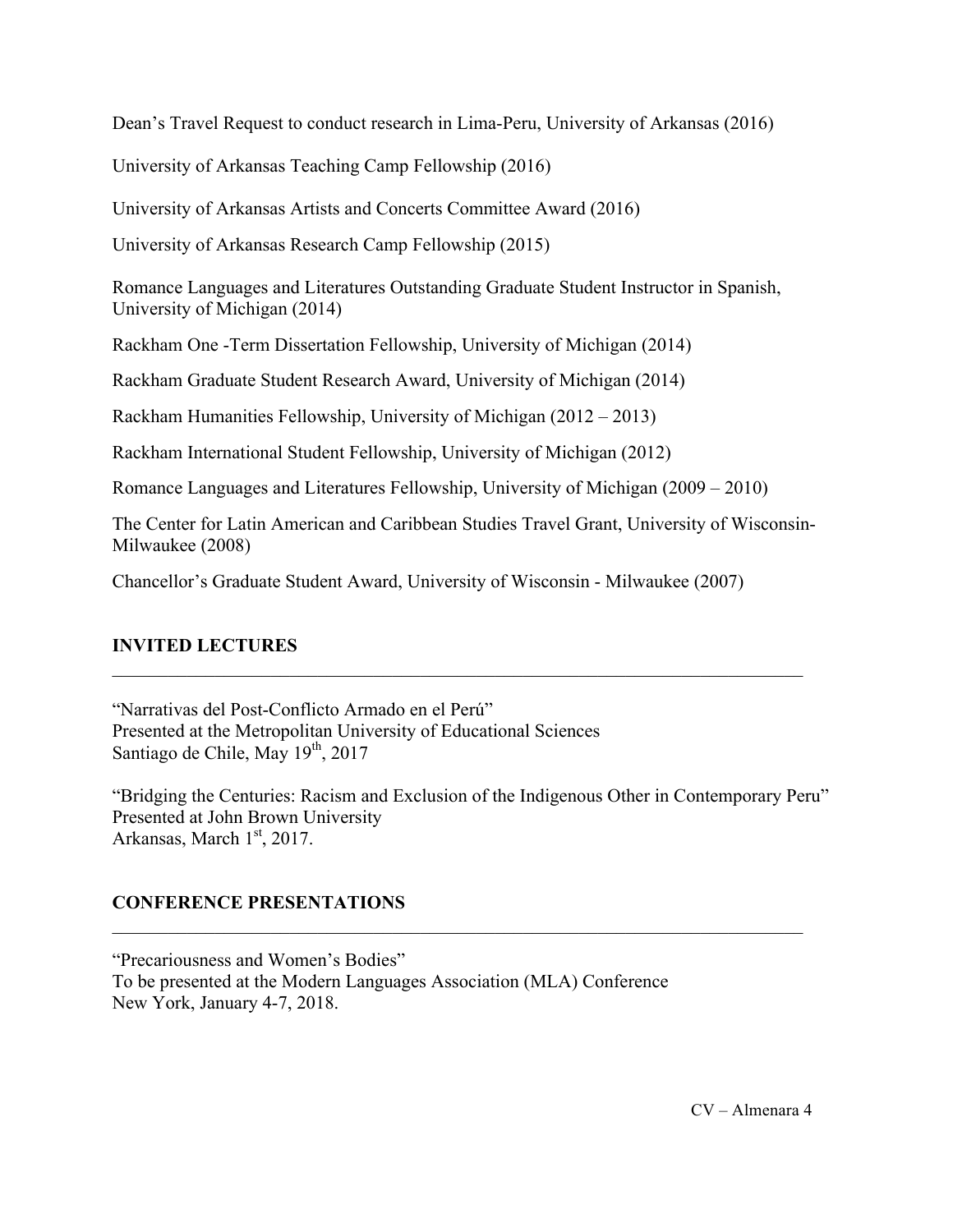"Antonio Cornejo Polar y el concepto de heterogeneidad en *La sangre de la aurora* de Claudia Salazar y *Los rendidos. Sobre el don de perdonar* de José Carlos Agüero" Presented at the International Congress "Antonio Cornejo Polar y la crítica latinoamericana" Casa de las Américas - La Habana, October 20-21, 2017.

"Limitations and Possibilities for Thinking about the Politics of Latin American Culture in the  $21<sup>st</sup>$  Century"

Presented at the American Comparative Literature Association (ACLA) Meeting. University of Utrecht – Netherlands, July 6-9, 2017.

"Desviando los roles femeninos hegemónicos en *La sangre de la aurora* de Claudia Salazar Jiménez" Presented at the Latin American Studies Association (LASA) Congress. Lima-Peru, April 28 – May 1, 2017.

"Queering the Mother in *Carol* by Patricia Highsmith and "Descrubrir" by Patricia Miró Ouesada" Presented at the Sexuality Studies Pre-Conference of the Latin American Studies Association (LASA) Congress Lima-Peru, April 28, 2017

"Travestis, locas y cuerpos violentados durante el conflicto armado interno peruano" Presented at Multitud Marica. Activaciones de Archivos Homosexuales en América Latina Museo de la Solidaridad Salvador Allende (MSSA) Santiago de Chile, April 7– August 13, 2017.

"Towards a Conceptualization of Memory After the Destruction of the Self: Los Rendidos: *Sobre el don de perdonar* by José Carlos Agüero and *Blood of the Dawn* by Claudia Salazar" Humanities Faculty Colloquium University of Arkansas, January 20<sup>th</sup>, 2017.

"Destabilizing National Identity in *Los rendidos: Sobre el don de perdonar* by José Carlos Agüero" Feria del libro Ricardo Palma Lima-Peru, October 21st-November 6th, 2016.

"Queering the Cuban Revolutionary Citizen: The Neo-Baroque Writing of Reinaldo Arenas" Presented at the Latin American Studies Association (LASA) Congress. New York, May, 27-30, 2016.

"Descomposición de la masculinidad peruana en *Bioy* de Diego Trelles Paz" Presented at the Literature and Post Conflict Societies Colloquium. University of Arkansas, Fayetteville, April 11-13, 2016.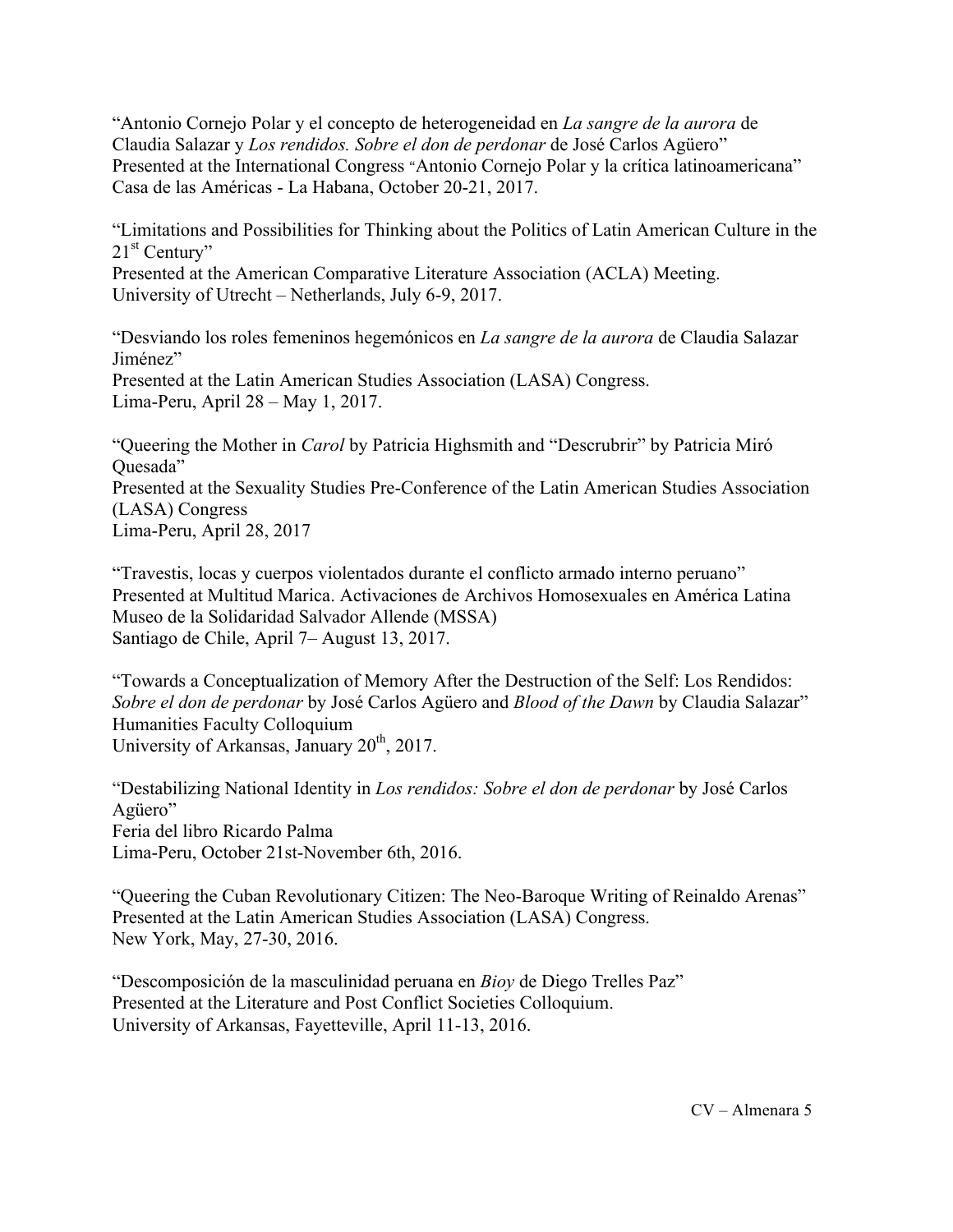"Minoritarian Subjects Resistance and State of Exception in *Fuerzas especiales* by Diamela Eltit"

Presented at the American Comparative Literature Association (ACLA) Meeting. Harvard University, Massachusetts, March 17-20, 2016

"Activism and Artistic Production in *Háblame de amores* by Pedro Lemebel" Presented at the Latin American Studies Association (LASA) Congress. Chicago, May, 21-24, 2014.

"Transculturation and Capital Production in *The Milk of Sorrow* by Claudia Llosa" Presented at the American Comparative Literature Association (ACLA) Meeting. New York University, New York, March, 20-23, 2014.

"Race and Ethnicity in *Loxoro* by Claudia Llosa" Presented at Queering Paradigms 5: Queering Narratives of Modernity. Quito-Ecuador, February, 20-23, 2014.

"Queering the Memory of Political Violence in Contemporary Peruvian Cultural Production" Presented at Interdisciplinary Encounter on Historical Memory and Political Violence. King Juan Carlos I of Spain Center, New York, February, 22, 2013.

"The Transvestite Journey of Pedro Lemebel" Presented at En Route: Journeys of the Body and the Soul in Iberian and Latin American Literatures. University of Chicago, Illinois, October, 12-13, 2012.

"From Literature to Marketing: (homo)sexual or Market Liberation in *Tell no One* by Jaime Bayly" Presented at Queer Studies Easter Symposium. Mexico City, April, 11-17, 2011.

"Biopower and Visibility in *Los hombres oscuros* by Nicomedes Guzmán" Presented at Mid-American Conference for Hispanic Literature. University of Washington at St. Louis, Missouri, October, 28-30, 2010.

"Revolutionary Intelligentsia in *Calibán* by Roberto Fernández Retamar and *Ariel* by José Enrique Rodó" Presented at National Congress of Students of Literature (CONELIT). San Marcos University, Lima-Peru, November, 24, 2009.

"Political Violence in Alonso Cueto's *The Blue Hour*" Presented at Violence & Desire: Performance & Movements Conference. Tulane University, Louisiana, November, 14-15, 2008.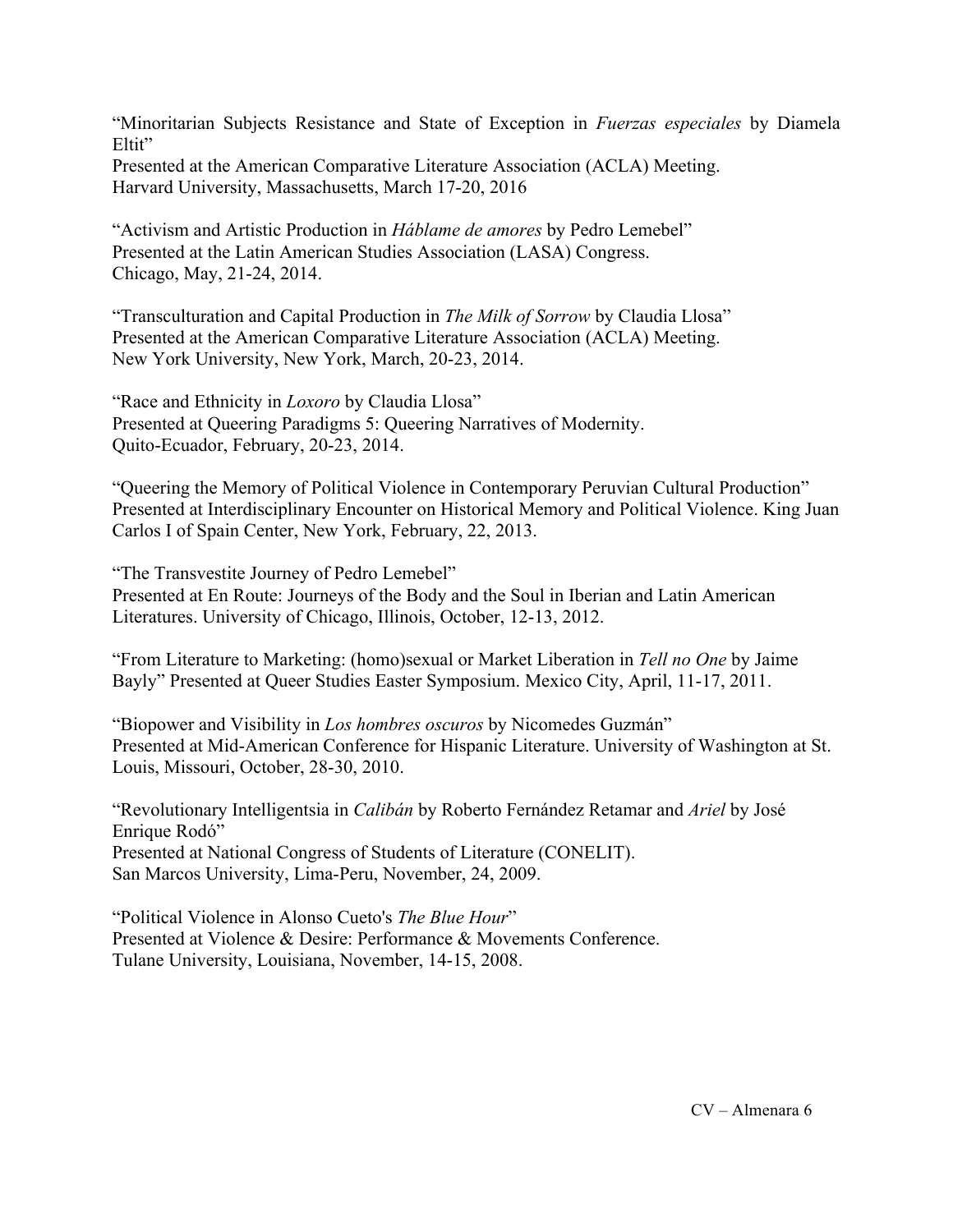### **TEACHING EXPERIENCE**

### **University of Arkansas**

#### Graduate Courses

Foundational Fictions: Writing the Nation in Latin America (Spring 2017) Thinking Subalternity in Spanish American Cultural Production (Fall 2016) [course designed and proposed by myself, approved by the W. Fulbright College of Arts and Sciences] Latin American Short Story (Summer 2016) Modeling Masculinity: Understanding the Construction of Gender Roles in Early and Mid-Twentieth Century Latin America (Spring 2016) [course designed and proposed by myself, approved by the W. Fulbright College of Arts and Sciences]

 $\mathcal{L}_\mathcal{L} = \{ \mathcal{L}_\mathcal{L} = \{ \mathcal{L}_\mathcal{L} = \{ \mathcal{L}_\mathcal{L} = \{ \mathcal{L}_\mathcal{L} = \{ \mathcal{L}_\mathcal{L} = \{ \mathcal{L}_\mathcal{L} = \{ \mathcal{L}_\mathcal{L} = \{ \mathcal{L}_\mathcal{L} = \{ \mathcal{L}_\mathcal{L} = \{ \mathcal{L}_\mathcal{L} = \{ \mathcal{L}_\mathcal{L} = \{ \mathcal{L}_\mathcal{L} = \{ \mathcal{L}_\mathcal{L} = \{ \mathcal{L}_\mathcal{$ 

#### Undergraduate Courses

Creative Writing in Spanish (Fall 2017) [course designed and proposed by myself, approved by the Undergraduate Curriculum Committee] Cultural Readings (Fall 2016) Cultural Readings (online course) (Fall 2017) Latin American Civilization (online course) (Spring 2017, Spring 2016, Fall 2015) Introduction to Literature (Fall 2015)

#### **University of Michigan**

Cultural Representations of Difference (Winter 2014) [course designed and proposed by myself, approved by the Graduate Curriculum Committee] Dissident Genders and Sexualities in Contemporary Latin American Cultural Production (Fall 2012) [course designed and proposed by myself, approved by the Graduate Curriculum Committee] Introduction to Hispanic Literatures (Fall 2014, Fall 2013, Winter 2012) Reading, Grammar & Composition (Summer 2013, Winter 2012) History, Politics, Society, Culture, Customs, and Literature of the Hispanic World (Summer 2014, Fall 2011) Speaking, Listening, Reading, and Writing in Spanish (Spring 2012)

### **University Wisconsin-Milwaukee**

Elementary and Intermediate Spanish (Fall 2007 – Winter 2009)

## **DOCTORAL DISSERTATIONS**

*Trauma, Memory, and Post-Conflict in Latin America*. Castro, Raquel. PhD Candidate in Comparative Literature and Cultural Studies. University of Arkansas, 2017.

 $\mathcal{L}_\text{max}$  , and the contribution of the contribution of the contribution of the contribution of the contribution of the contribution of the contribution of the contribution of the contribution of the contribution of t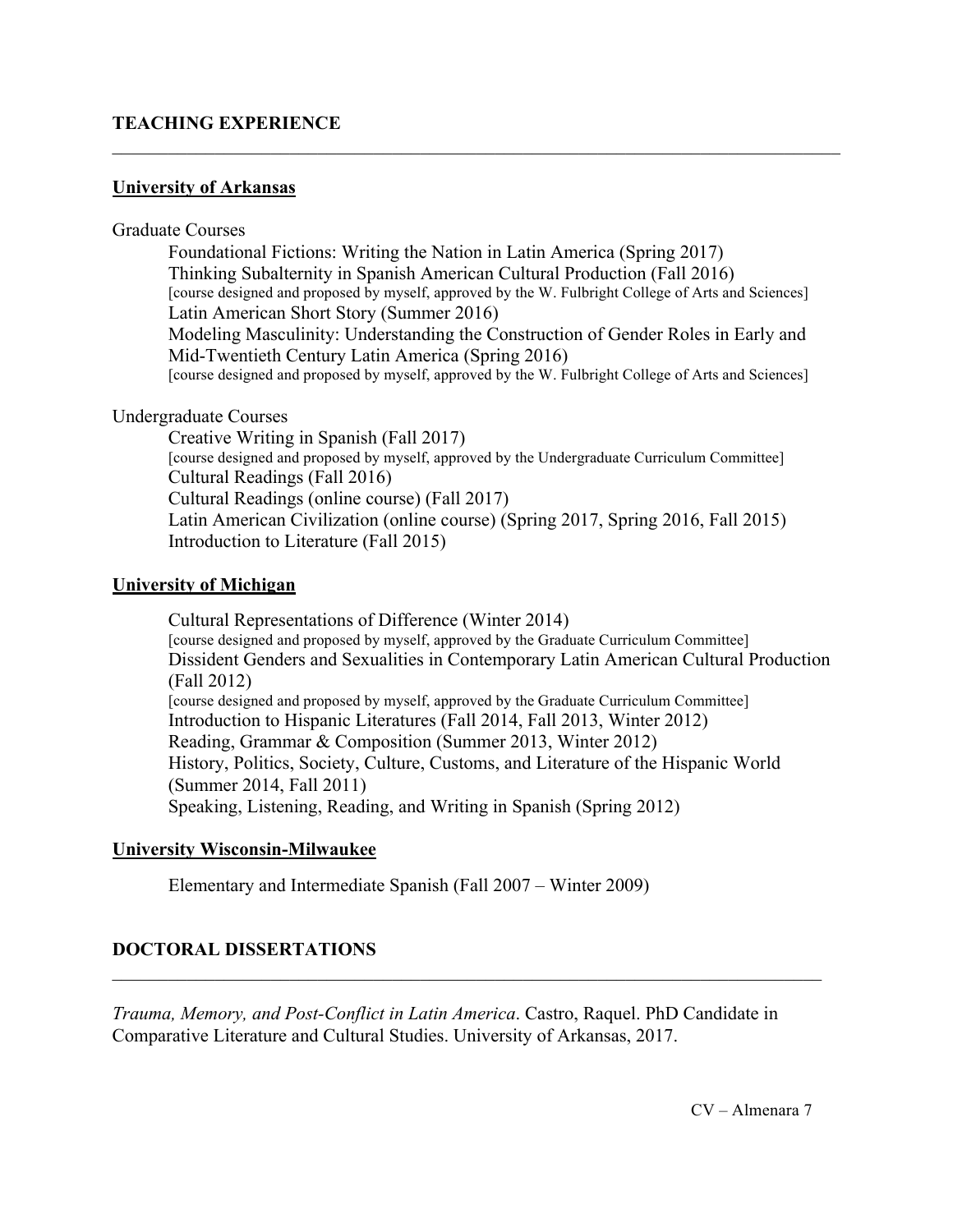# **SCHOLARLY EVENTS ORGANIZED**

Panel Organizer: "Precariousness and Women's Bodies" Modern Languages Association Convention, New York, 2018

Panel Organizer: "Política y cultura en el Perú" Feria del libro Ricardo Palma, Lima, Peru 2016

Series of events: "Survival Stories/Historias de sobrevivencia: Narrating the Effects of Violence" University of Arkansas, 2016-2017

 $\mathcal{L}_\text{max}$  , and the contribution of the contribution of the contribution of the contribution of the contribution of the contribution of the contribution of the contribution of the contribution of the contribution of t

Congress: "Representations of Gender and Sexuality," VI International Congress of Students of Literature Lima, Peru, 2013 Coordinator: Doing Queer Studies Now Workshop University of Michigan, 2011-20013

 $\mathcal{L}_\mathcal{L} = \{ \mathcal{L}_\mathcal{L} = \{ \mathcal{L}_\mathcal{L} = \{ \mathcal{L}_\mathcal{L} = \{ \mathcal{L}_\mathcal{L} = \{ \mathcal{L}_\mathcal{L} = \{ \mathcal{L}_\mathcal{L} = \{ \mathcal{L}_\mathcal{L} = \{ \mathcal{L}_\mathcal{L} = \{ \mathcal{L}_\mathcal{L} = \{ \mathcal{L}_\mathcal{L} = \{ \mathcal{L}_\mathcal{L} = \{ \mathcal{L}_\mathcal{L} = \{ \mathcal{L}_\mathcal{L} = \{ \mathcal{L}_\mathcal{$ 

## **ACADEMIC SERVICE**

| 2017 | Honors College First-Generation Faculty Mentor                                                             |
|------|------------------------------------------------------------------------------------------------------------|
|      | Member of the Board of The Latino Alumni Society, University of Arkansas                                   |
|      | Speaker at the Fulbright Foreign Language Teaching Assistant Summer<br>Orientation, University of Arkansas |
|      | LGBTQ+ Faculty Mentor, University of Arkansas                                                              |
|      | Spanish Faculty Advisor for Undergraduate Majors/Minors, University of<br>Arkansas                         |
| 2016 | How to Choose the Right Graduate Program in Spanish Workshop, University of<br>Arkansas                    |
|      | Safe Zone Ally (LGBT+ Students), University of Arkansas                                                    |
|      | Faculty participant. Latino Scholars Day, University of Arkansas                                           |
|      | Spanish Faculty Advisor for Undergraduate Majors/Minors, University of<br>Arkansas                         |
|      | Poetry reading for <i>Sigma Delta Pi</i> , University of Arkansas                                          |
|      |                                                                                                            |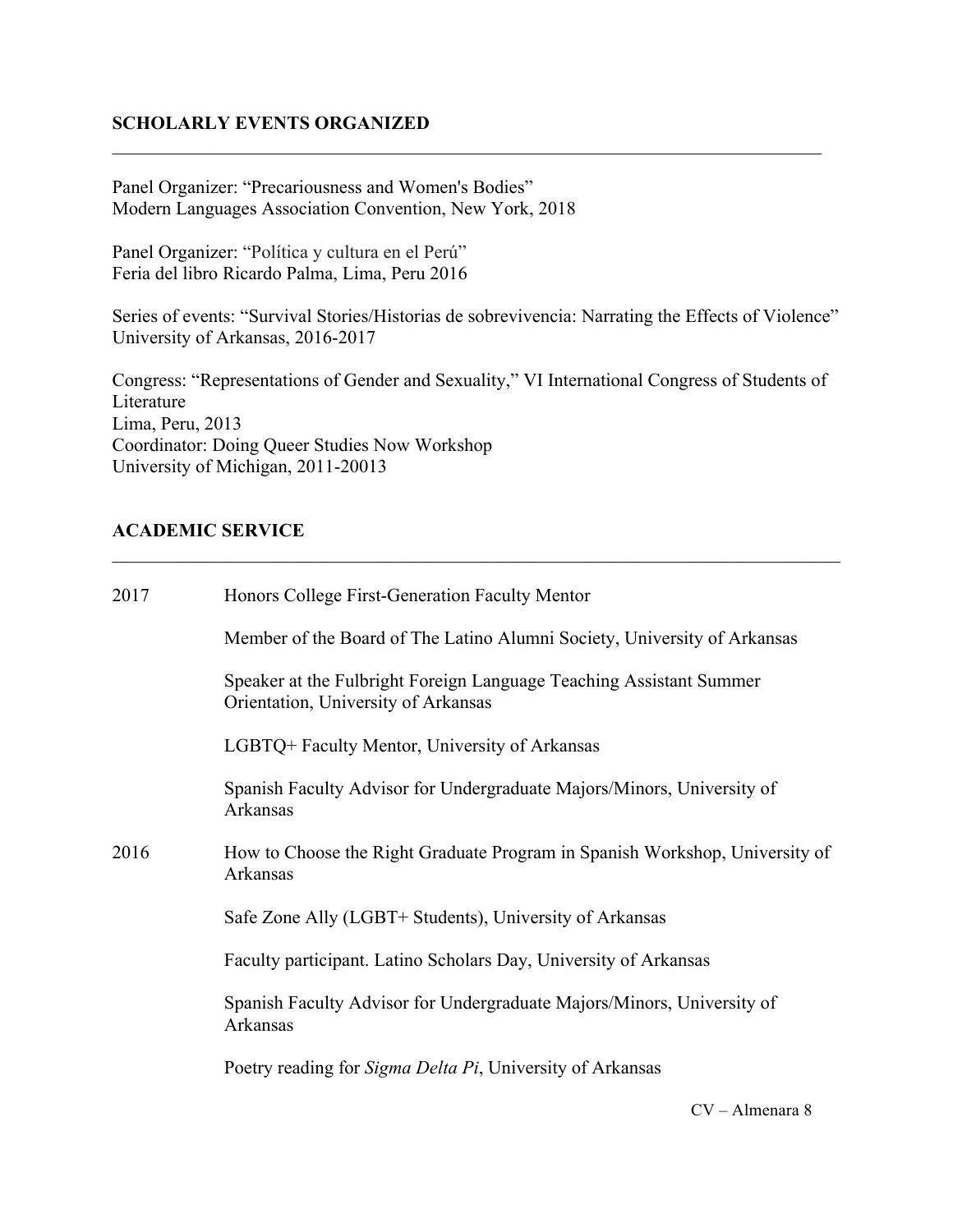| 2015      | Faculty Panel. Latino Scholars Day, University of Arkansas                             |
|-----------|----------------------------------------------------------------------------------------|
|           | Faculty Teaching Mentor Program, University of Arkansas                                |
|           | Judge of the 6th Annual NWA Poetry Slam, Rogers High School                            |
| 2011-2012 | Executive Committee Graduate Student Representative, University of Michigan            |
| 2008-2009 | President of Sigma Delta Pi Honor Society, University of Wisconsin – Milwaukee         |
| 2007-2009 | Member of Club ñ, oral conversation in Spanish, University of Wisconsin –<br>Milwaukee |

### **SERVICE TO THE PROFESSION**

2017-2018 Co-Chair of the Latin American Studies Association (LASA) Sexualities Track

 $\mathcal{L}_\mathcal{L} = \{ \mathcal{L}_\mathcal{L} = \{ \mathcal{L}_\mathcal{L} = \{ \mathcal{L}_\mathcal{L} = \{ \mathcal{L}_\mathcal{L} = \{ \mathcal{L}_\mathcal{L} = \{ \mathcal{L}_\mathcal{L} = \{ \mathcal{L}_\mathcal{L} = \{ \mathcal{L}_\mathcal{L} = \{ \mathcal{L}_\mathcal{L} = \{ \mathcal{L}_\mathcal{L} = \{ \mathcal{L}_\mathcal{L} = \{ \mathcal{L}_\mathcal{L} = \{ \mathcal{L}_\mathcal{L} = \{ \mathcal{L}_\mathcal{$ 

 $\mathcal{L}_\mathcal{L} = \{ \mathcal{L}_\mathcal{L} = \{ \mathcal{L}_\mathcal{L} = \{ \mathcal{L}_\mathcal{L} = \{ \mathcal{L}_\mathcal{L} = \{ \mathcal{L}_\mathcal{L} = \{ \mathcal{L}_\mathcal{L} = \{ \mathcal{L}_\mathcal{L} = \{ \mathcal{L}_\mathcal{L} = \{ \mathcal{L}_\mathcal{L} = \{ \mathcal{L}_\mathcal{L} = \{ \mathcal{L}_\mathcal{L} = \{ \mathcal{L}_\mathcal{L} = \{ \mathcal{L}_\mathcal{L} = \{ \mathcal{L}_\mathcal{$ 

#### **CREATIVE WRITING**

#### **Published Poetry**

*Perhaps* (in progress)

*Para evitar los rastros*, Tranvías Editores, Lima – Peru, 2009.

*Reino Cerrado*, Santo Oficio, Lima – Peru, 2006.

#### **Contributing Author**

*¡Basta! 100+ Latinas Against Gender Violence Women* Ed. by Emma Sepúlveda. Reno: Latino Research Center and University of Nevada Reno, 2017.

*Divergencias: Revista de estudios lingüísticos y literarios*. 7 (2) (Fall, 2009): 95-98

*Tiresias: Culture, Politics and Critical Theory*, 3 (April): 185-186 http://www.lsa.umich.edu/rll/graduate/tiresiasgraduatestudentjournal/pastissues

*Sinister Wisdom* 74 (Fall, 2008): 99-105